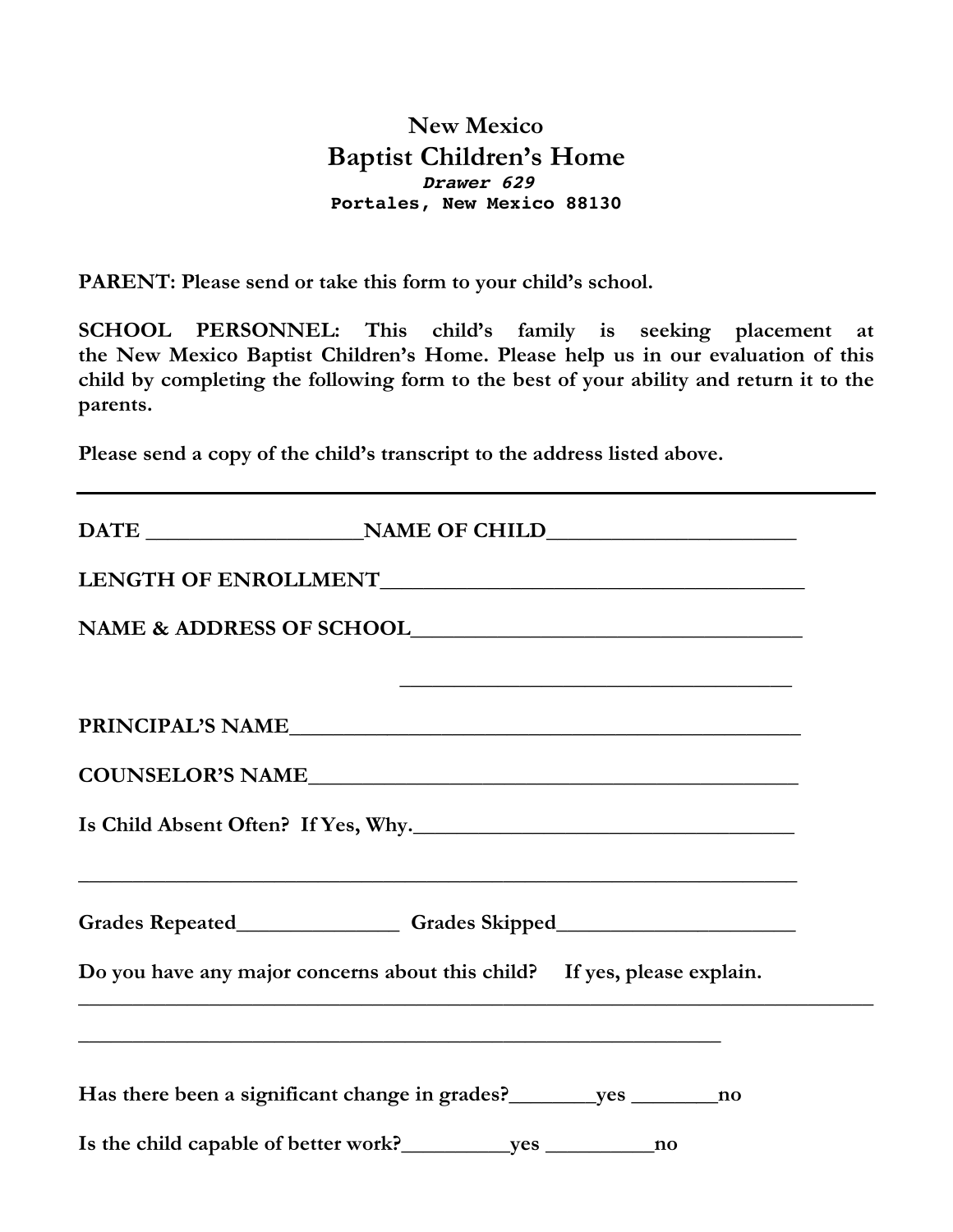Is this child in any special classes or programs? If yes, explain and send a copy of IEP.

If any achievement or intelligence testing has been done with the child, please include the names of the tests and the scores.

How has this child adjusted to school, teachers, and classmates?

How does this child respond to discipline?

How does this child respond to praise?

Describe the child's personality.